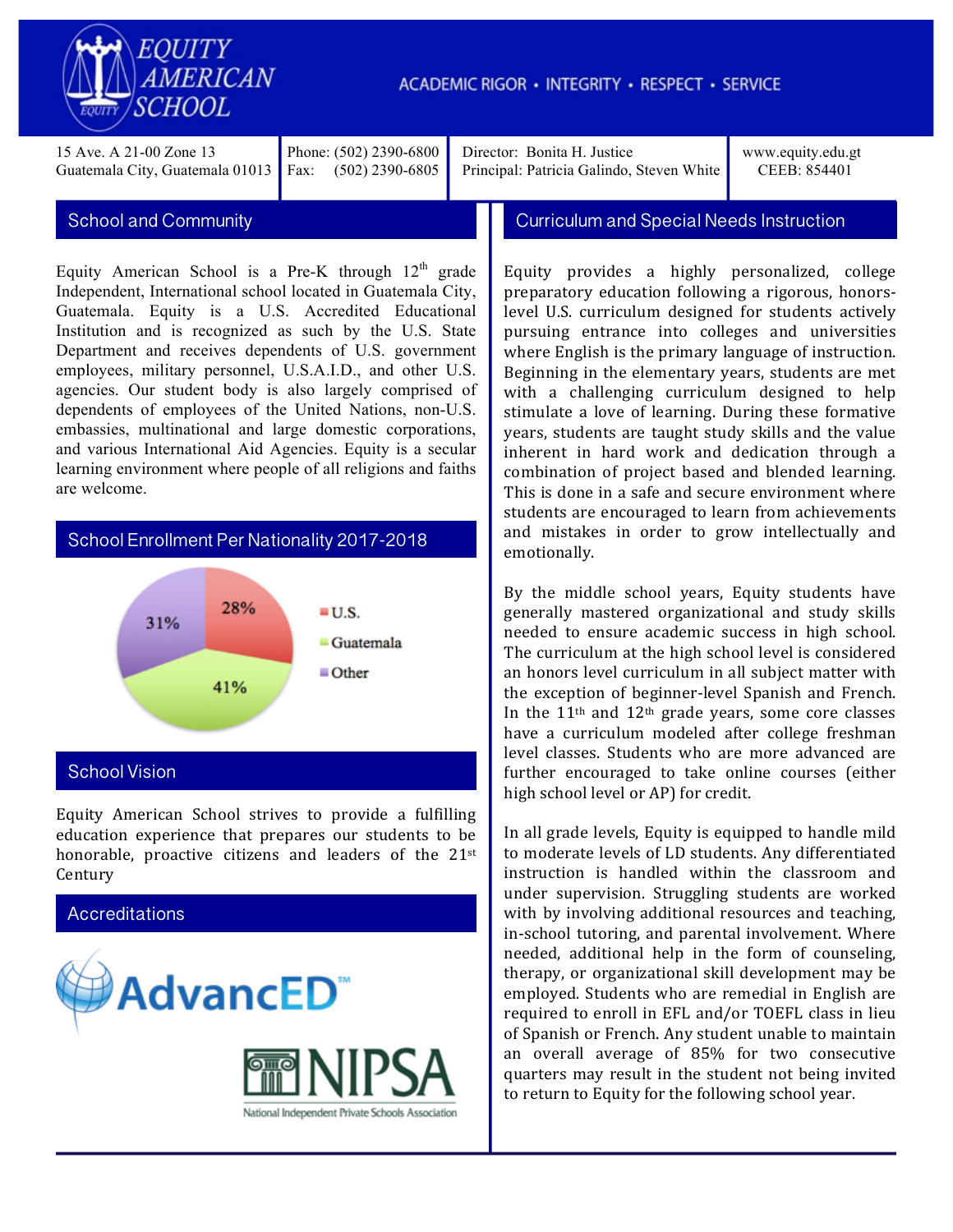| <b>High School Class Credit Structure and Graduation Requirements</b>                                       |                                       |                  |         |                                           |  |
|-------------------------------------------------------------------------------------------------------------|---------------------------------------|------------------|---------|-------------------------------------------|--|
| <b>Graduation Requirements</b>                                                                              | Credits                               | Subject          | Credits | Subject                                   |  |
| Minimum of 85% Quarterly overall average                                                                    | 4                                     | Math             | 4       | Orchestra                                 |  |
| Minimum successful completion of 32 credits<br>(For transfer students, a minimum of 28 credits is required) | 4                                     | Science          | 3       | ICT/Computers                             |  |
| Preparation for and completion of a minimum of three<br>college entrance exams (SAT/ACT)                    | 4                                     | Social Studies   | ◠       | <b>Advanced Thinking</b><br><b>Skills</b> |  |
| Successful completion of TOEFL-iBT<br>$(79 \text{ minimum})$                                                | 4                                     | Literature       |         | Writer's Workshop                         |  |
| 60 hours minimum of community service                                                                       | 4                                     | Foreign Language |         | <b>Physical Education</b>                 |  |
| Application to at least three colleges/universities                                                         |                                       |                  |         |                                           |  |
| Accepted to at least one college/university where<br>English is the language of instruction                 | <b>Total Credit Units Offered: 32</b> |                  |         |                                           |  |

| <b>Grading Structures</b> |               |            |  |  |  |
|---------------------------|---------------|------------|--|--|--|
| <b>Letter Grade</b>       | $\frac{0}{0}$ |            |  |  |  |
| $A^+$ , A, A-             | $4.0 - 3.7$   | $100 - 90$ |  |  |  |
| $B^{+}$ , $B$ , $B^{-}$   | $3.3 - 2.7$   | $89 - 80$  |  |  |  |
| $C+, C, C-$               | $2.3 - 1.7$   | $79 - 70$  |  |  |  |
| $D+$                      | $1.3 - 1.0$   | $69 - 60$  |  |  |  |
| Failure                   |               | Below 60   |  |  |  |

## Grade Distribution for 2012-2018 20% 16%16% 15% 10% 10% 6% 5% 2% 0% o% 92 93 97 87 áä 89  $91$ 94 95 96  $98$

| <b>Average ACT Results</b>                                                                                          |      |      |      |       |      |      |      |
|---------------------------------------------------------------------------------------------------------------------|------|------|------|-------|------|------|------|
| Math<br><b>Science</b><br>English<br>Writing<br>Reading<br><b>English / Writing</b><br><b>Class of</b><br>Composite |      |      |      |       |      |      |      |
| 2015                                                                                                                | 24.8 | 20.6 | 21.8 | 24.25 |      | 24.5 | 24.7 |
| 2016                                                                                                                | 24.4 | 25.7 | 22.8 | 22.5  | 21.2 | 22.6 | 23.7 |

| Average ACT Results (New Writing Grade Structure)              |      |               |      |      |    |  |
|----------------------------------------------------------------|------|---------------|------|------|----|--|
| Math<br>English<br>Class of<br>Reading<br>Science<br>Composite |      |               |      |      |    |  |
| 2017                                                           | 25.3 | つく つ<br>۷. به | 23.7 | 23.2 | າາ |  |
| 2018                                                           | 21.6 | 23.7          | 19.7 | 22.0 |    |  |

| Average SAT Results (Old Format)                                                              |     |     |     |  |      |  |
|-----------------------------------------------------------------------------------------------|-----|-----|-----|--|------|--|
| <b>Total</b><br><b>Critical Reading</b><br>Math<br>Writing<br><b>Class of</b><br><b>Essay</b> |     |     |     |  |      |  |
| 2015                                                                                          | 524 | 528 | 507 |  | 1566 |  |
| 2016*<br>800<br>1970<br>660<br>510                                                            |     |     |     |  |      |  |

\*Only one student from the class of 2016 took this "Old Format" SAT.

| Average SAT Results (New Format) |                                                                  |     |       |       |  |  |  |  |
|----------------------------------|------------------------------------------------------------------|-----|-------|-------|--|--|--|--|
| <b>Class of</b>                  | <b>Reading / Writing</b><br>Math<br><b>Total</b><br><b>Essay</b> |     |       |       |  |  |  |  |
| 2016                             | 590                                                              | 635 | 5/5/6 | 1250  |  |  |  |  |
| 2017                             | 561                                                              | 610 | 4/3/4 |       |  |  |  |  |
| 2018                             | 574                                                              | 616 | 5/3/5 | ! 184 |  |  |  |  |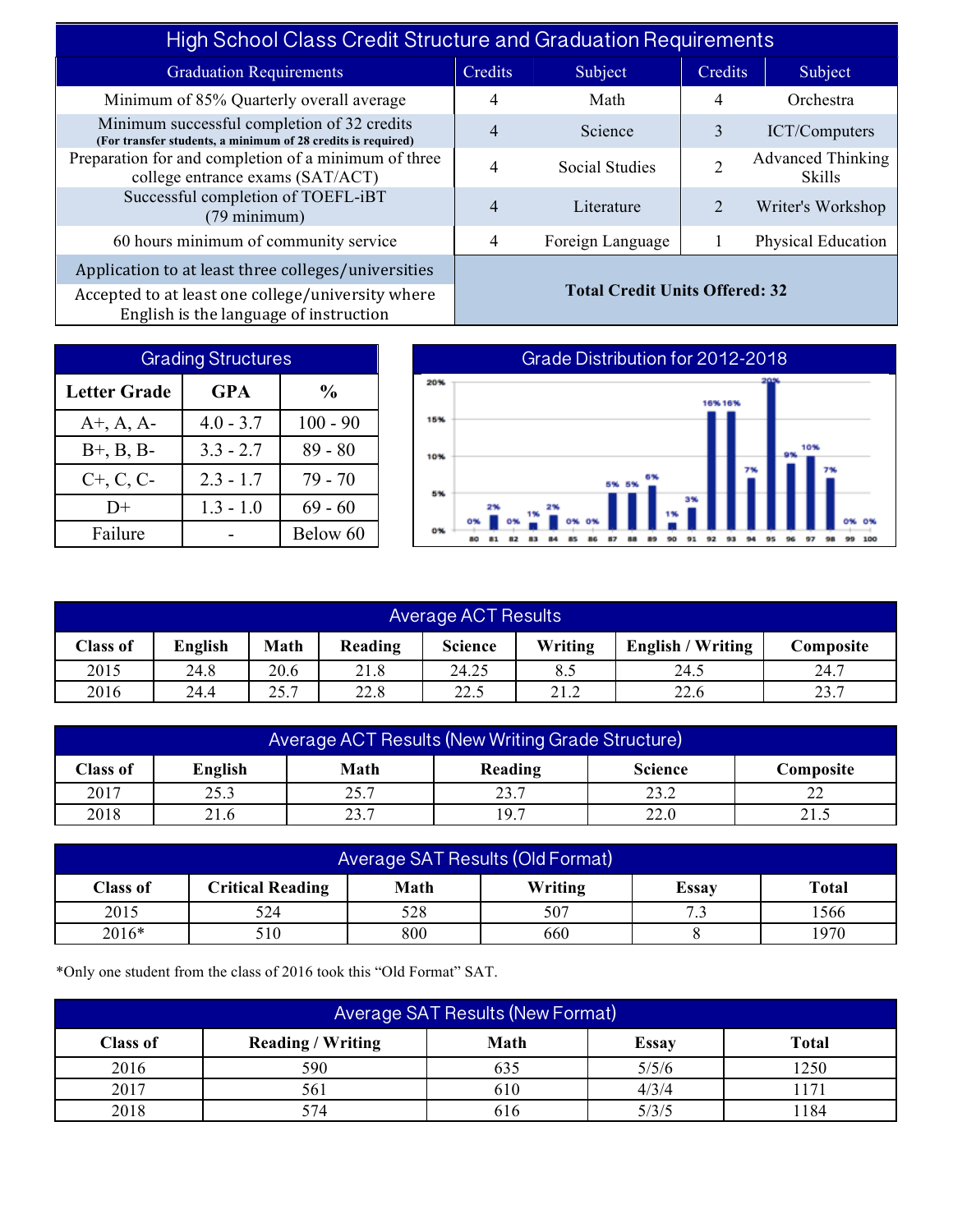Alfred University Aquinas College Arizona State University Art Institute of Houston Azura Pacific University Babson College Boston University Brigham Young University Buffalo State University Campbell University Clark University Colorado College Colorado University Dixie State College Drexel University Duke East Carolina University Eckerd College Elon University Embry-Riddle Aeronautical University Eugene Lang College Florida Institute of Technology Franciscan University of Steubenville Gardner-Webb University Hofstra University Illinois Institute of Technology Jacksonville University Johnson and Wales University Lawrence Technological University LDS Business College Loyola University Lynn University Manhattanville College MassArt Miami-Dade College Michigan State University Mississippi College Mississippi State University New York Institute of Technology Northeastern University Notre Dame de Namur NYU Oglethorpe University Ohio State University Oregon State University

Otis College of Art & Design Palm Beach Atlantic Parsons the New School Pennsylvania State University Pepperdine University Purdue University Ringling College of Art and Design Rollins College SAIC Southern Utah College Southern Virginia University Stepson University Syracuse University Temple University Texas Christian University Trinity University University of Buffalo University of California - Berkely University of Central Arkansas University of Connecticut University of Dayton University of Denver University of Evansville University of Florida University of Illinois University of Iowa University of Kentucky University of Miami University of Michigan University of Minnesota University of Mississippi University of New Orleans University of North Carolina University of Rochester University of Sydney University of South Florida University of Tampa University of Vermont University of Virginia University of Wisconsin University of Utah Utah State University Villanova University Virginia State University Westminster College